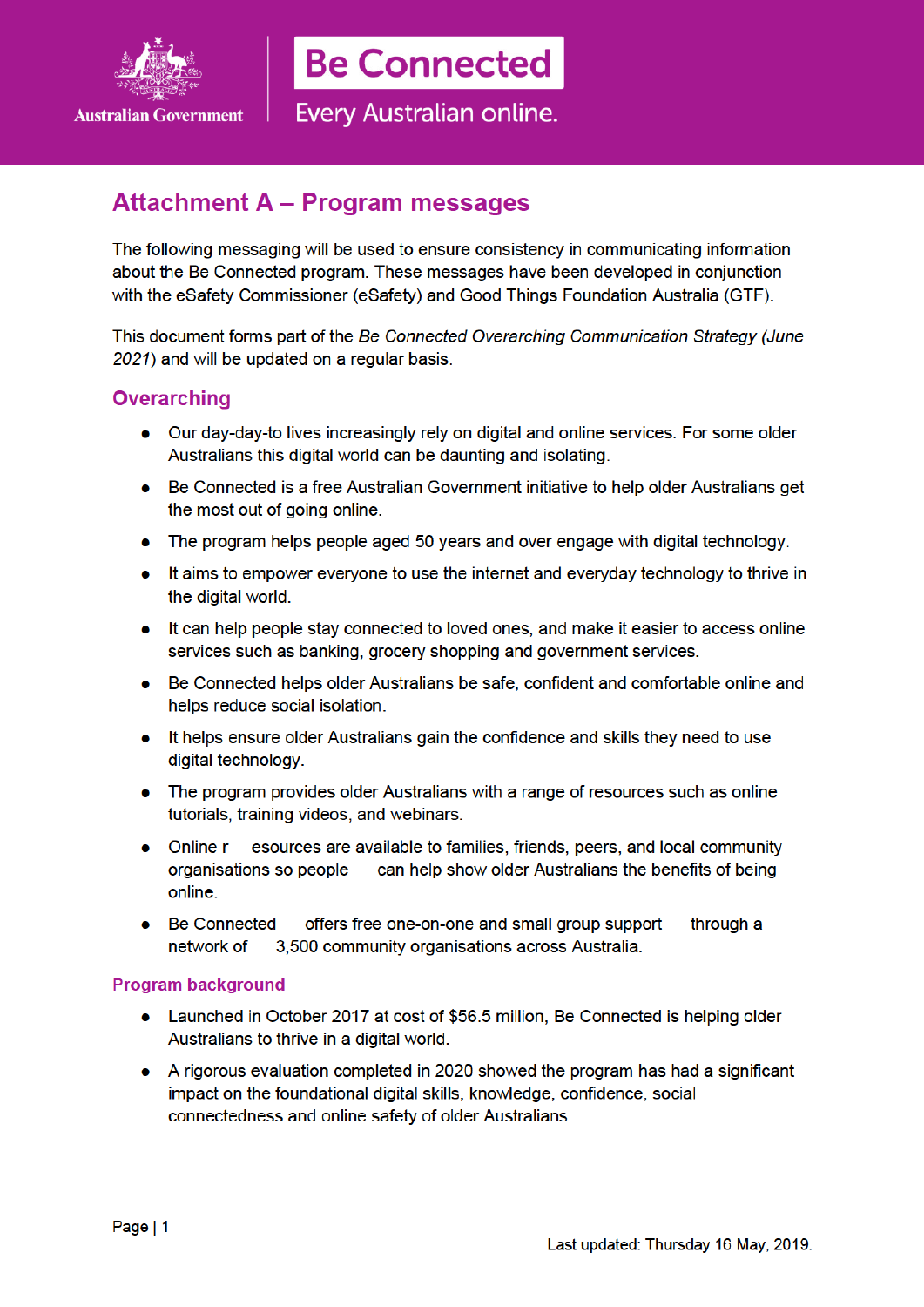- In response, the Australian Government invested a further \$28.3 million in the 2020 Budget to deliver essential, free digital skills training to older Australians across the country.
- Be Connected is a resounding success, and we know it works:
	- $\circ$  The evaluation shows it has returned an estimated four dollars in social value for every dollar invested.
	- $\circ$  In its first two years, Be Connected substantially exceeded its targets for both learners and Network Partners.
- Be Connected is an Australian Government initiative implemented in partnership by the Department of Social Services, the eSafety Commissioner and Good Things Foundation Australia.

## **Call to action**

- There's never been a better time to get online.
- To learn more about the program:
	- o Go to www.beconnected.esafety.gov.au
	- o Call 1300 795 897

# **Network Partners**

#### **About Network Partners**

- The Be Connected program offers free, face-to-face personalised training and support through the Be Connected Network.
- Network Partners are an essential part of the Be Connected program.
- Older Australians can find support to learn digital skills in a friendly, comfortable setting with a Be Connected Network Partner in their community.
- Currently there are 3,500 Network Partners in every state and territory across the country and over 15,000 digital mentors.
- The Network is a diverse group of community organisations located across Australia, including libraries, neighbourhood centres, community clubs, retirement villages, men's sheds and services supporting older Australians.
- The Network Partners tailor the program to meet the needs of their communities. This may include hosting a weekly digital class, one-on-one drop-in sessions, or integrating Be Connected resources into their existing community activities, such as cooking classes.
- The national network of community partners is managed by Good Things Foundation Australia, a not-for-profit organisation that supports people to improve their lives through digital
- Good Things Foundation Australia provides Network Partners with a range of support and resources, including in-person and online digital mentor training, access to small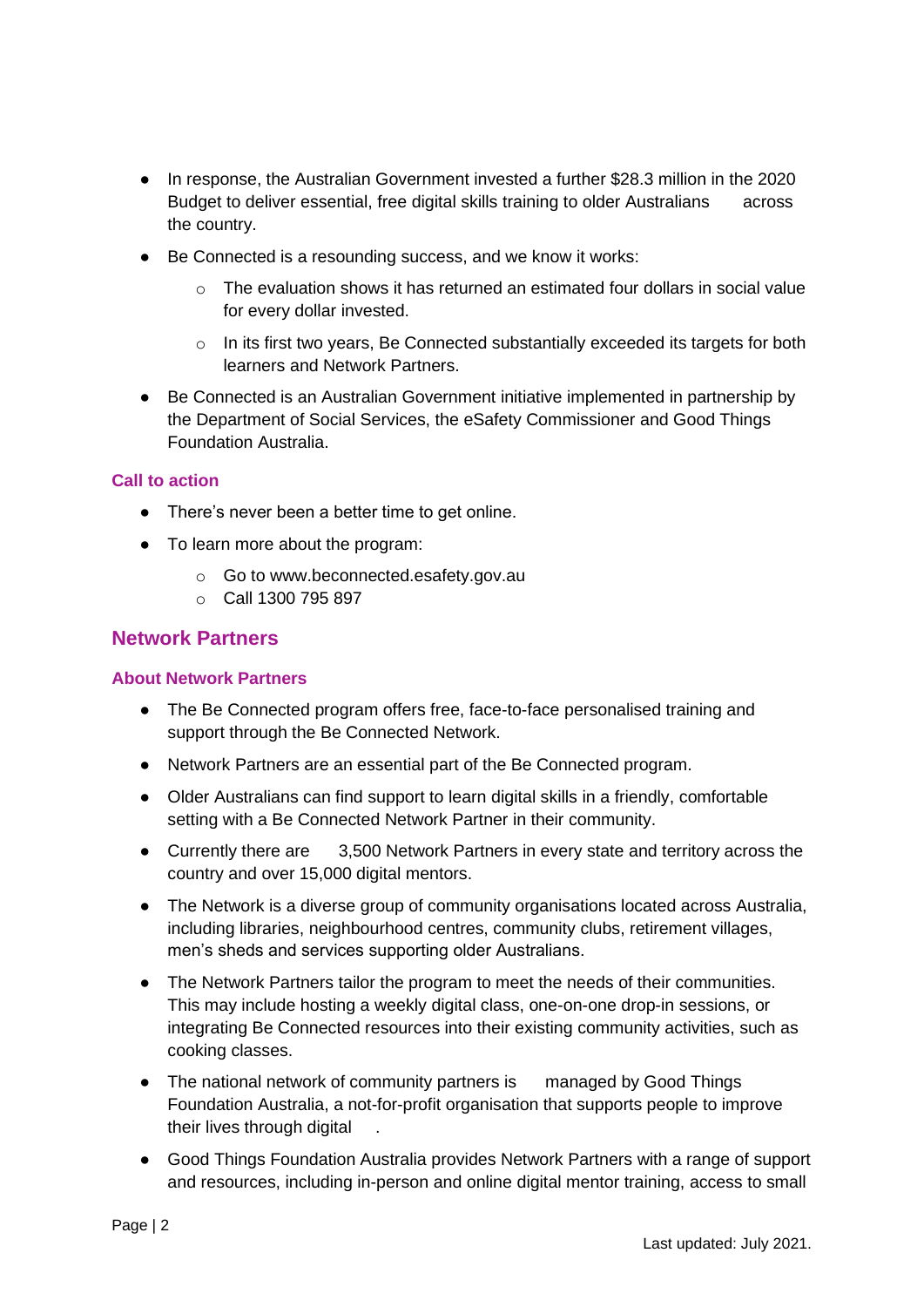grants as well as communications and marketing materials to raise awareness of the program.

### **Be Connected grants program**

- All Be Connected Network Partners have access to a range of grants to support older people in their communities to embrace digital technology.
- Grants range from  $$1,0$  00 to  $$50,000$
- The funding helps Network Partners host a digital skills event, train Be Connected mentors, purchase new devices or upgrade software.

## **Call to action:**

- Become part of the Be Connected Network today and help us support older Australians to gain the skills and confidence to get online.
- To find out more information or to become a Be Connected Network Partner:
	- o Call 02 9051 9292
	- o Go to www.beconnectednetwork.org.au
	- o

# **Supporting evidence**

### **Older Australians**

- People aged 65 and over are Australia's least digitally included age group, in terms of access, affordability and ability.<sup>1</sup>
- Research has found there is a gender gap, with older Australian women having lower levels of overall digital inclusion compared to older Australian men.
- Other demographic groups that recorded lower digital inclusion than the national average include those who:
	- o are unemployed
	- o have less than secondary education
	- o are people with disability, and
	- o have an Indigenous background.

#### **Family support**

- Research from the eSafety Commissioner shows younger Australians are keen to help older relatives acquire new digital skills.<sup>2</sup>
- The 2019 report revealed:

<sup>1</sup> Good Things Foundation, August 2021, *Digital Nation Australia 2021*. Available at: file:///U:/Downloads/DigiNation\_Report\_Final\_Aug9-accessible-1.pdf

<sup>&</sup>lt;sup>2</sup> Office of the eSafety Commissioner 2019, Encouraging the digital participation of older Australians through mentoring, https://www.esafety.gov.au/sites/default/files/2019-07/BeConnected%20intergeneration%20research%20report.pdf